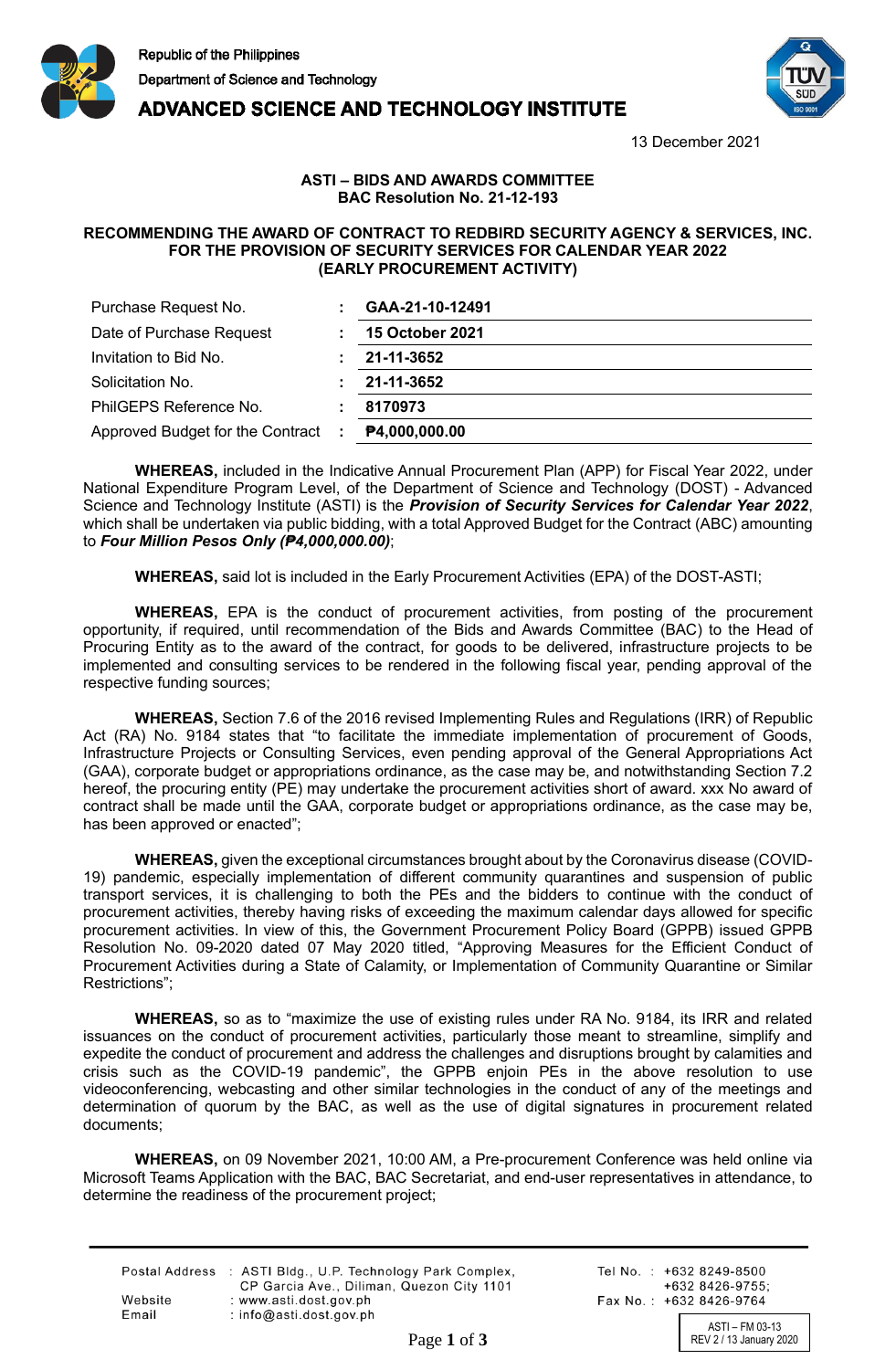**WHEREAS,** Article IV of RA No. 9184 stipulates that all procurement activities of government agencies shall be done through competitive bidding except as provided for in Article XVI thereof. In compliance therewith, the BAC posted the Invitation to Bid on the prescribed platforms;

**WHEREAS,** Letters of Invitation were sent to contact persons of the Commission on Audit, Philippine Institute for Supply Management and Philippine Chamber of Commerce and Industry to act as observers complying with the requirements provided under Section 13 of RA No. 9184 and its 2016 revised IRR;

**WHEREAS,** on 17 November 2021, a Pre-bidding Conference was conducted for the procurement at hand using Microsoft Teams Application with the BAC, BAC Secretariat, end-user representatives, and prospective bidders. Subsequently, three (3) bidders purchased bidding documents, specifically, Tough Guard Security & Investigation, Inc., Golden Z-5 Security & Investigation, Inc. and Redbird Security Agency & Services, Inc. and submitted bids before the deadline on 29 November 2021 at 10:00 AM;

**WHEREAS,** during the Opening of Bids, the technical component envelopes of Tough Guard Security & Investigation, Inc., Golden Z-5 Security & Investigation, Inc., and Redbird Security Agency & Services, Inc., were opened and rendered eligible for submitting complete and accurate documents. Hence, the financial envelopes of said bidders were opened containing their respective bids, in the below manner.

| Item | <b>Description</b>                            |      | Unit | <b>Tough Guard Security &amp;</b><br>Investigation, Inc. |                            | Golden Z-5 Security &<br>Investigation, Inc. |                     | <b>Redbird Security Agency &amp;</b><br>Services, Inc. |                           |
|------|-----------------------------------------------|------|------|----------------------------------------------------------|----------------------------|----------------------------------------------|---------------------|--------------------------------------------------------|---------------------------|
| No.  |                                               | Qty. |      | <b>Unit Amount</b><br>(P)                                | <b>Total Amount</b><br>(P) | <b>Unit Amount</b><br>/∌                     | <b>Total Amount</b> | <b>Unit Amount</b><br>(₱)                              | <b>Total Amount</b><br>/Đ |
|      | Provision of Security<br>Services for CY 2022 |      | Lot  | 3,397,932.36                                             | 3,397,932.36               | 3.763.657.68                                 | 3.763.657.68        | 3.239.920.56                                           | 3.239.920.56              |
|      | <b>Total Bid Amount</b>                       |      |      |                                                          | ₱3,397,932.36              |                                              | ₱3,763,657.68       |                                                        | <b>P3.239.920.56</b>      |

**WHEREAS,** the BAC conducted a detailed evaluation of the financial component of the bids to establish the correct calculated prices of the bids, as outlined below:

| <b>Name of Bidder</b>                      | Unit Amount $(P)$ | Total Bid Amount (P) |  |  |
|--------------------------------------------|-------------------|----------------------|--|--|
| Redbird Security Agency & Services, Inc.   | 3,250,514.52      | 3,250,514.52         |  |  |
| Tough Guard Security & Investigation, Inc. | 3.422,890.68      | 3.422,890.68         |  |  |
| Golden Z-5 Security & Investigation, Inc.  | 3,767,642.28      | 3,767,642.28         |  |  |

**WHEREAS,** the BAC, in BAC Resolution No. 21-11-170-EPA dated 29 November 2021, adopted the Redbird Security Agency & Services, Inc.'s submitted bid price amounting to Three Million Two Hundred Thirty-Nine Thousand Nine Hundred Twenty Pesos & 56/100 Only (₱3,239,920.56), which is lower by Ten Thousand Five Hundred Ninety-Three Pesos and 96/100 (₱10,593.96) than that of the calculated bid price at Three Million Two Hundred Fifty Thousand Five Hundred Fourteen Pesos and 52/100 (₱3,250,514.52);

**WHEREAS,** per the technical evaluation and financial evaluation reports of the End-user unit and the BAC, the bid of Redbird Security Agency & Services, Inc. was deemed compliant with all the requirements and conditions specified in the Bidding Documents, hence making their respective bid as the **Lowest Calculated Responsive Bid**;

**WHEREAS,** Section 34.4 of the 2016 revised IRR of RA No. 9184 provides:

*"If the BAC determines that the bidder with the Lowest Calculated Bid/Highest Rated Bid passes all the criteria for post-qualification, it shall declare the said bid as the LCRB or HRRB, and recommend to the HoPE the award of contract to the said bidder at its submitted bid price or its calculated bid price, whichever is lower or, in the case of quality-based evaluation procedure, submitted bid price or its negotiated price, whichever is lower."*

**WHEREAS,** Section 12.1(h) of the 2016 revised IRR of RA No. 9184 empowers the BAC to recommend the award of contract to the Head of the Procuring Entity or his/her duly authorized representative.

**NOW, THEREFORE,** on the basis of the foregoing, **WE**, the members of the BAC, hereby recommend to the Director to **AWARD THE CONTRACT** via Competitive Bidding, to the **REDBIRD SECURITY AGENCY & SERVICES, INC.** for the **PROVISION OF SECURITY SERVICES FOR CALENDAR YEAR 2022**, with a total contract price amounting to **THREE MILLION TWO HUNDRED THIRTY-NINE THOUSAND NINE HUNDRED TWENTY PESOS & 56/100 ONLY (₱3,239,920.56)**.

DONE in Quezon City this 13<sup>th</sup> day of December 2021.